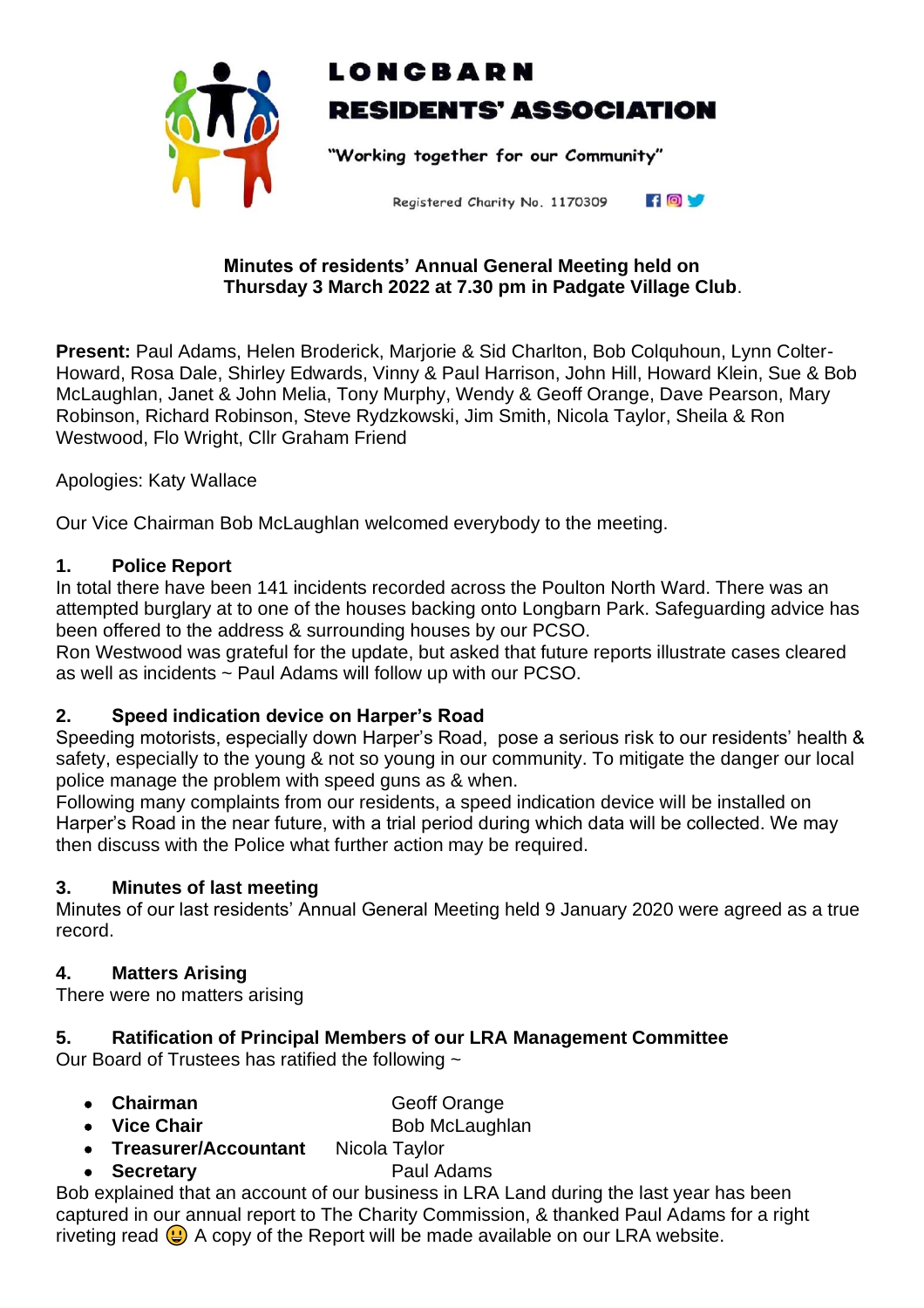### **6. Reappraisal of our LRA sub-committees**

We have 8 sub-committees to discharge our daily business covering the following topics  $\sim$ 

- National Crime Agency
- Land Trust
- New Town Housing
- Communications
- Friends of Padgate Station
- WBC
- Social activities
- **Greencore**

We decided to rescind the sub-committees, & replace with lead persons who'll deal with issues as & when they arise. Residents were invited to consider whether any of the topics tickle their fancy, & interested in joining us to help make Longbarn a better place to live. If so please contact us at [lrasecretary15@gmail.com](mailto:lrasecretary15@gmail.com)

# **7. Financial Report for year ended 30 November 2021**

Accounts for the full year ended 30 November 2021 have been received & approved by our LRA Management Committee & ratified by our Board of Trustees, & the accounts were shared with our residents.

## **8. New print of our 6-weekly Newsletter**

Bob explained that we can look forward to a new layout of our LRA Newsletter, with content provided by Paul Adams, layout created by PPM Print in Risley, & printing provided by Warrington Borough Council ~ with huge thanks to Greencore Foods who will pay for the print costs  $\triangle$ 

## **9. Coach trip to Port Sunlight & New Brighton**

Bob advised residents of our next coach trip, from Padgate Village Club to Port Sunlight & New Brighton, on Sunday 3 April. For tickets (£6 per person) please phone 01925 820647 (answerphone), which will provide for  $\sim$ 

- A visit to the museum, walking tours & the history of the soap works at Port Sunlight to enjoy; followed by ~
- New Brighton's past with pirates at the Black Pearl galleon, the town's history at Fort Perch Rock, the lighthouse & Victorian Quarter to entertain you.

# **10. Update from Friends of Padgate Station (FoPS)**

FoPS work hard to keep our station in good order, & Bob McLaughlan explained that we're in the process of repairing & moving the existing planters, & waiting for some new ones, too.

### **11. Community Clean-up Day**

Our organised litter pick is now held on last Sunday of each month. Huge thanks to those who turned out for our last Community Clean-Up Day on 30 January ~ a fantastic turnout. And to Wind in the Willows Nursery, who regularly escort our kiddies litter picking in Longbarn Our next Community Clean-Up Day will take place on Sunday 27 March, & residents are invited to meet at Raj's shop in Pasture Lane at 10.30am. 'Grabbers' & hi-viz vests will be provided, along with refreshments for the kiddies (Thanks, Raj  $\bigwedge$ ). And if folk would care to share photos of their endeavours on our social media, please email them to [lrasecretary15@gmail.com](mailto:lrasecretary15@gmail.com)

### **12. LRA activities**

Bob advised residents of the next dates for our 3 lots of community activities, run at Padgate Village Club ~

• **Afternoon Tea** Friday 4 March at 2pm

- **Sedentary Exercise Class** Friday 11 March at 2pm
	- **'Footloose in Longbarn' dance class** Thursday 10 March at 1pm, then every Tuesday from 15 March at 1pm